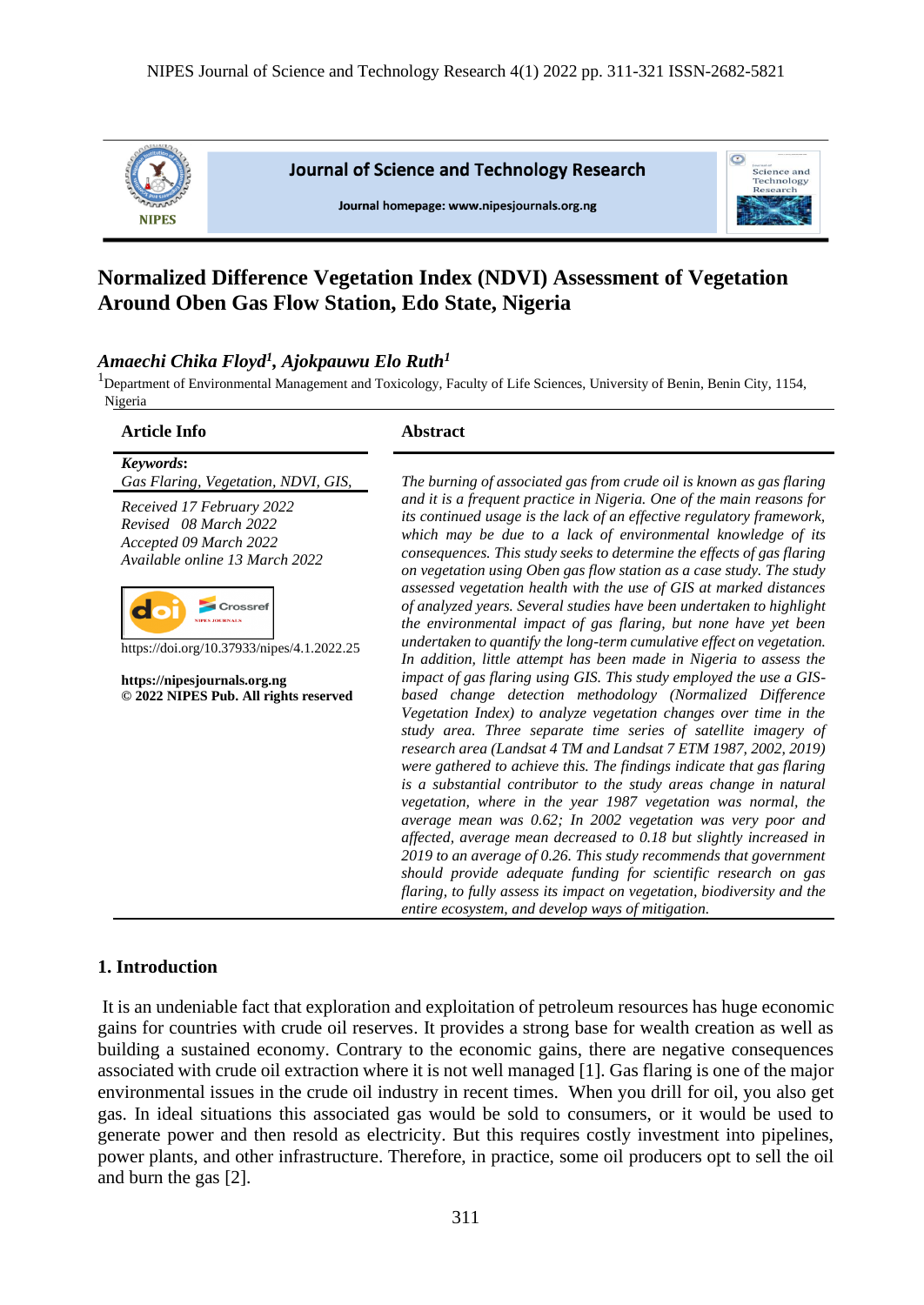Gas flaring is the burning of natural gas that is associated with crude oil when it is pumped up from the ground. Nigeria is currently the second largest gas-flaring country in the world after Russia based on recent statistics [3] [4]. According to the [5], Nigeria has proven natural gas reserves of about 163 trillion standard cubic feet, which in energy terms is substantially larger than its oil resources. Over 50% of the produced gas (mainly associated gas) was flared, as at 2001. [6] suggests that there are three main reasons why most of the associated gas produced during oil extraction is flared. Firstly, domestic demand for natural gas is not large enough to utilize all the associated gas, if recovered; secondly, the high cost of recovery of associated gas compared to non-associated gas and lastly, the inadequacy of gas infrastructure for distribution of gas to potential consumers. The threat to humans, animals and plant life posed by pollution due to gas flaring cannot be overemphasized. The impact is of global and local concern. Flaring is a means of safely disposing of waste gases through the use of combustion [7]. It also considered as burnt of associated gas produced by oil explorers which increase carbon emission. The said emission is one of the fundamental and key problem worldwide and it significantly attract attention globally especially on the issue of global warming. So many factors could lead to increase in carbon that has tremendous effect on our society today. Researchers assert that, gas flaring is one of the major contributor that led to carbon emission. The said gas flaring is released as a result of crude oil production [8]. Today crude oil, is a major player on global energy market [8]. To meet up the persistent increase in demand, oil producing states increase their production among which Nigeria is not in isolation.

Studies has correlated gas flaring and vegetation impact, government and industry on the other hand have not been able to significantly reduce gas flaring due for varying reasons. Since the discovery of crude oil in the Niger Delta region of Nigeria, studies to assess the impacts of gas flaring on vegetation using Geography Information System (GIS) in Nigeria is insufficient. Furthermore, majority of the studies on the impacts of gas flaring on vegetation are based on public perceptions by use of questionnaires rather than scientific methodology [9]. Therefore, a more sophisticated scientific tool would be required to fully assess the impacts gas flaring has on the vegetation and land cover in areas of gas flaring sites over time. The Geographic Information System (GIS) with the aid of the Normalized Difference Vegetative Index (NDVI) is a useful tool that may help with a variety of tasks, calculating the long-term effects of gas flaring on Nigerian vegetation and land cover. The Geographic Information System (GIS) has the ability to store enormous data sets, evaluate change over time, and spot complicated patterns environmental characteristics and their interrelationships. GIS is also extremely useful in assessing the effects of gas flaring on vegetation, this is because it provides a graphical representation of the change in vegetation for easy examination thanks to its mapping and analytical capabilities, geographical interpretation of satellite photos, giving an evidence-based assessment as well as a tool for developing environmental protection. As a result, sound policy development on gas flaring will be aided [10]. This study therefore seeks to determine the temporal severity on of gas flaring on vegetation using Oben gas flow station as a case study.

### **2. Methodology**

### **2.1 The Study Area**

Oben is situated in Orhionmwon, Edo, Nigeria, its geographical coordinates are 5° 59' 0" North, 5° 55' 0" East and its original name (with diacritics) is Oben. The seplat gas flow station is known as OML 4 in warri and edo state. OML 4 covers an area of  $267 \text{km}^2$ . The Oben field is located in OML 4 and is the main producing field on the block. Facilities on the block include a 60,000bopd capacity flow station, a 465 MMscfd capacity non-associated gas processing plant and an associated gas compressor station with five 10 MMscfdassociated gas ('AG') compressors.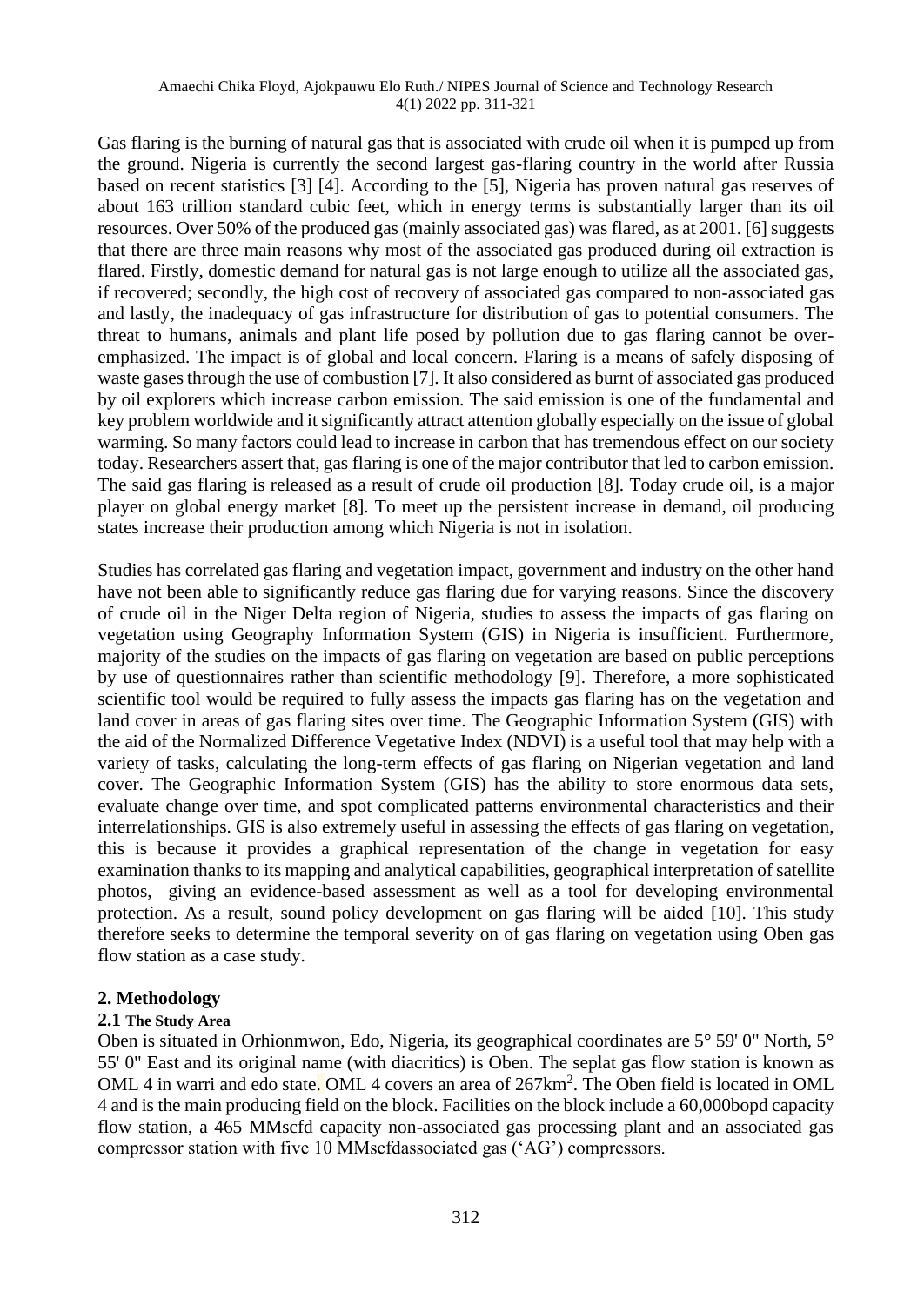Amaechi Chika Floyd, Ajokpauwu Elo Ruth./ NIPES Journal of Science and Technology Research 4(1) 2022 pp. 311-321



Figure 1: Study Area

Oil exports from the Oben flow station are routed via the Oben Amukpe pipeline to the Amukpe facilities and onwards to either the Forcados terminal or Warri refinery. Production operations and facilities are supported by the Oben Field Logistics Base. The Oben field in particular is central to the Company's future gas expansion plans and is strategically located as an important gas hub with access to Nigeria's main gas demand centres. The licence was renewed in 2018 for a further 20 years and is next due for renewal on 21 October 2038.

## **2.2 Research Design**



Figure 2: Schematic illustration of the research design

Data was gathered for the years 1987, 2002 and 2019. In order to ascertain the effect of gas flaring on the surrounding vegetation of Oben gas flow, a radius of 10km was mapped out from the gas flare stack and NDVI values were generated for vegetation within 2km, 4km, 6km, 8km and 10km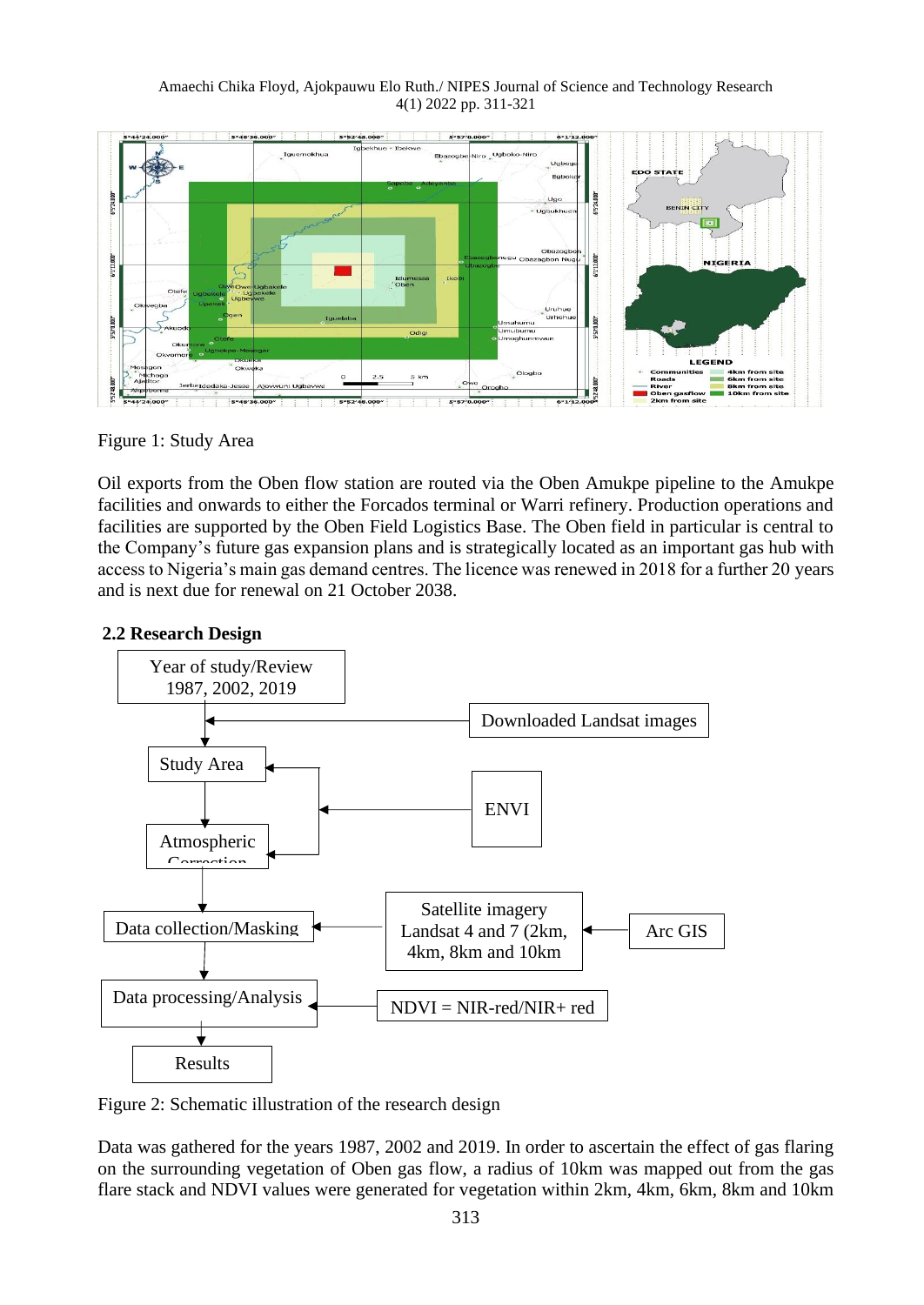away from the gas flaring site. These was achieved using ARCGIS 10.3 software. Satellite images of cloud cover less than 10% were acquired.

# **2.3 Data Type and Source**

This study relied primarily on secondary data analysis derived from the application of NDVI technology, with the use of Landsat Research Design. Secondary data is one of the two data type, the other been primary data. These two data types are very important in research; however for the purpose of this study, the researcher will be adopting the secondary data type.

## **2.4 Method of Data Collection**

Images from Landsat 4 and Landsat 7 were downloaded from the United States Geological Survey (USGS) website (http://edcsns17.cr.usgs.gov/NewEarthExplorer/) for the study area. The data for this study was collected before the Oben gas flow station site got licensed and after it was licensed for operations. To collect good quality Landsat imagery, images with cloud cover less than 10% were downloaded. Attempts were made to collect data of same day and same season but due to cloud cover the above data were collected which have less than 10% restriction. Data was collected yearly at an average of 20 years interval.

# **2.5 Method of Analysis**

| <b>Satellite Sensor</b>             | <b>Scene Date</b> | <b>Product ID</b>                            | Path/row |
|-------------------------------------|-------------------|----------------------------------------------|----------|
| <b>Landsat 4 TM</b>                 | 21-12-1987        | LT04 L1TP 189056 19871221 20170210<br>01 T1  | 189/56   |
| Landsat $7ETM+ 28-1-2002$           |                   | LE07_L1TP_189056_20020128_20170201_<br>01 T1 | 189/56   |
| <b>Landsat 7 ETM</b> + $29-12-2019$ |                   | LE07 L1TP 189056 20191229 20200124<br>01 T1  | 189/56   |

Table 1: Description of landsat data used

This process involves arranging and organizing the data for analysis. ArcGIS 10.3 and ENVI 5.3 were used for data processing and analysis. Below are the steps undertaken in data processing;

- 1. **Projection to GCS WGS 1984:** All data were projected to Geographic Coordinate System (GCS) World Geodetic System (WGS) 1984.
- 2. **Radiometric and atmospheric correction:** Satellite data of a geographic location involves different radiometric values because of variation in illumination conditions, solar angle and changes in sensor calibration atmospheric effects [11]. It is important to perform radiometric and atmospheric correction to remove these radiometric effects before image processing and post classification stages. These changes reduces the sensor noise and effects of atmospheric factors caused by atmosphere effects like haze, clouds or particles that exist in the atmosphere. This include process of converting the digital number (DN) from sensor into unit's absolute reflectance [12]. Radiometric correction involves conversion of DNs to radiance, dark-object-subtraction, converted radiance to Top of Atmospheric (TOA) reflectance and finally application of atmospheric correction. This process was carried out as described by [13] using the ENVI FLAASH tool.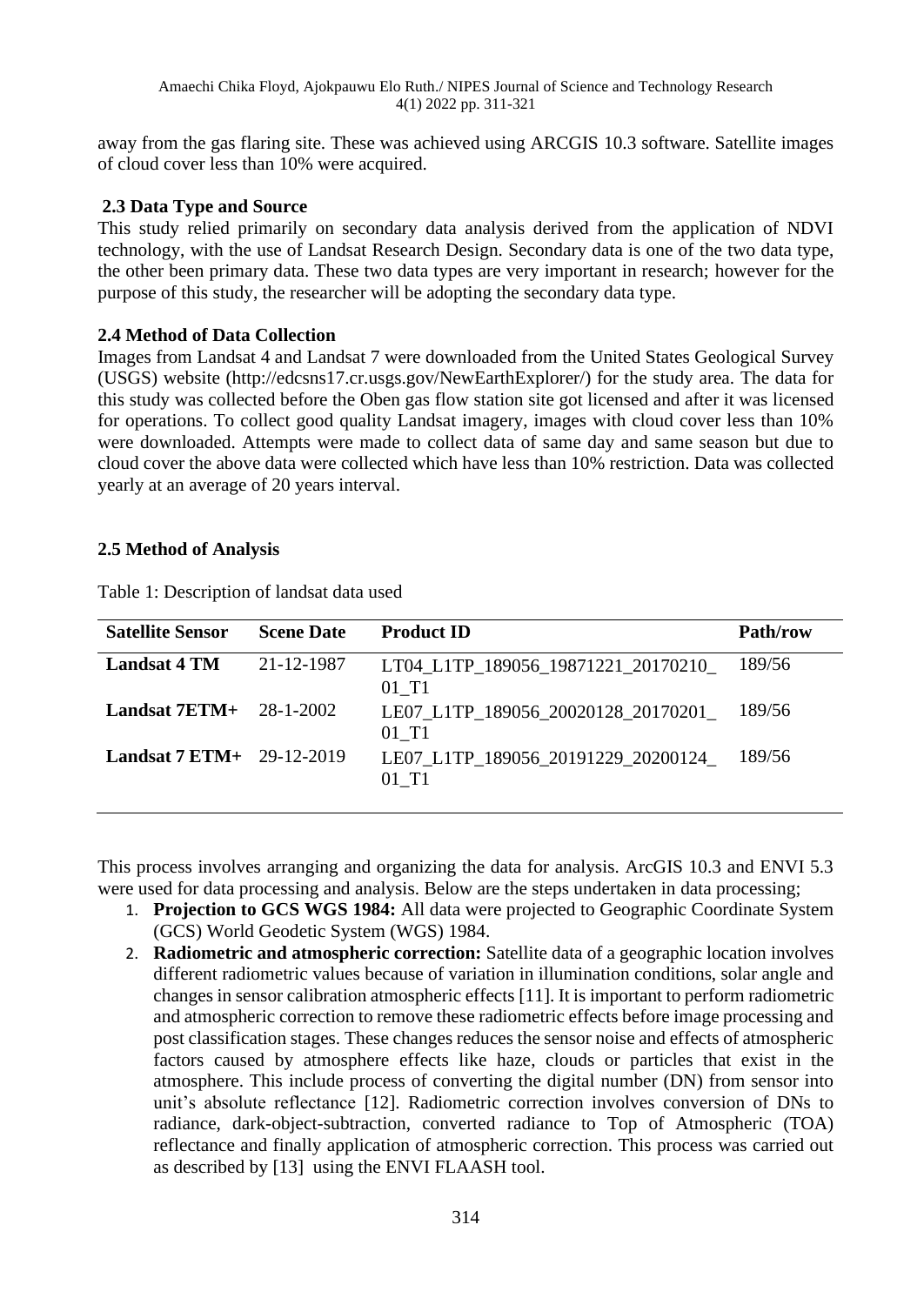3. Masking of study area: In order to ascertain the effect of gas flaring on the surrounding vegetation of Oben gas flow, a square with a radius of 10km was mapped out from the center of the gas flow and NDVI values was generated for vegetation within 2km, 4km, 6km, 8km and 10km away from the gas flaring site. These were achieved using ARCGIS 10.3 software.

# **2.6 Image processing**

**Normalized Difference Vegetation Index (NDVI):** NDVI is an indicator usually used to assess the spatial distribution of vegetation and their photosynthetic activity [14]. [15] first used it*,* in 1973 to monitor and distinguish vegetated areas from other land cover types [16]. The mathematical algorithm is based on bands 3 [Red (R)] and band 4 [Near Infra-Red (NIR)] measurements with the formula below:

 $NDVI = (Band 4 - Band 3) / (Band 4 + Band 3)$ 

NDVI images were generated from the 3 Landsat images using the above formula in ENVI 5.3 NDVI Equation =  $(NIR - R) / (NIR + R)$ .

Table 2: Table showing the NDVI classification

| Class/Feature            | <b>NDVI</b> Range |
|--------------------------|-------------------|
| Water                    | $-1 \le -0.014$   |
| Built-up                 | $0.015 - 0.09$    |
| Barren land              | $0.10 - 0.20$     |
| Shrub and Grassland      | $0.21 - 0.30$     |
| <b>Sparse Vegetation</b> | $0.31 - 0.40$     |
| Dense Vegetation         | $0.41 - 51$       |



Figure 3: NDVI Vegetation Classes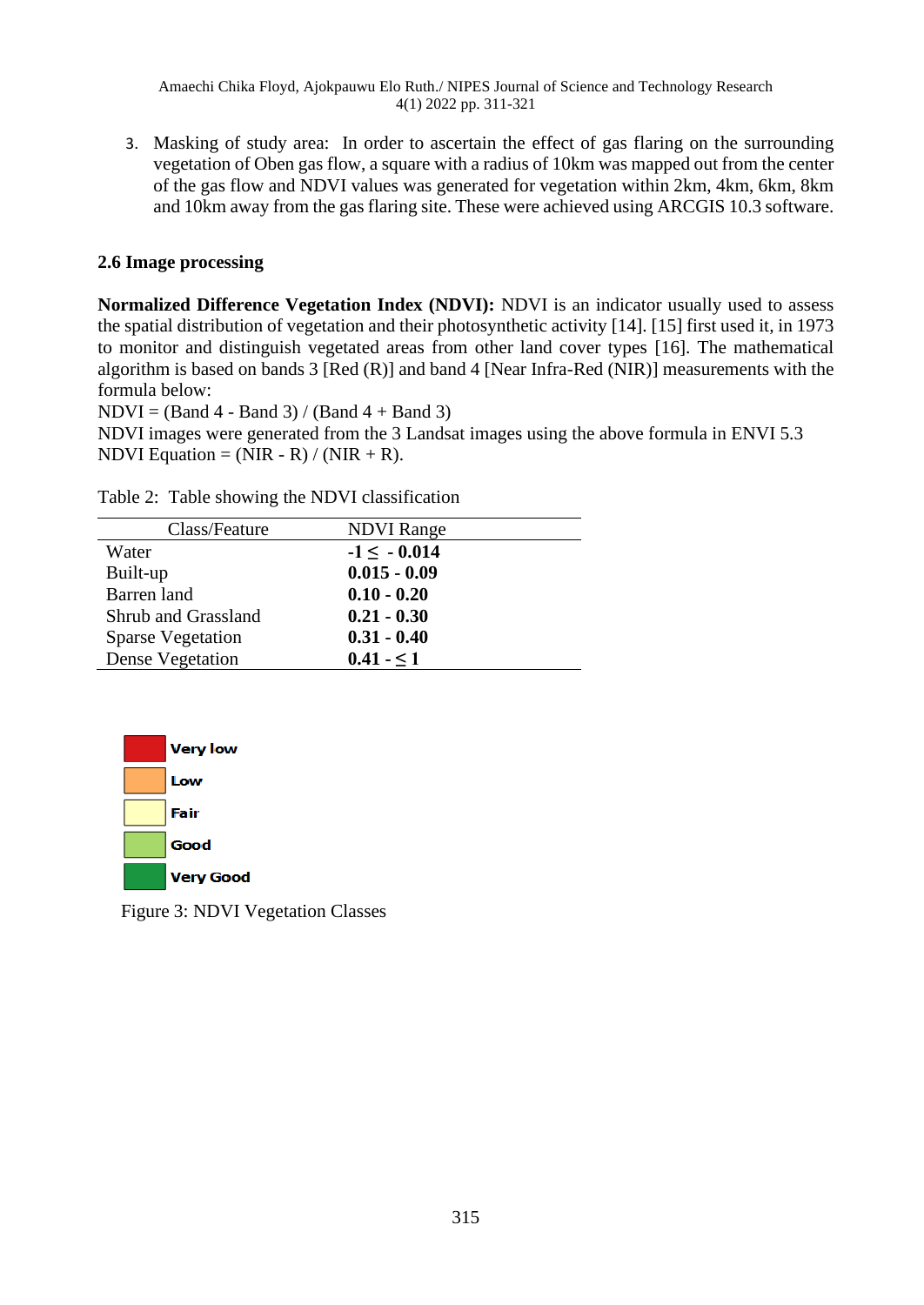# **3.Results and Discussion**



**3.1** Figure 4 depicts satellite imagery from the year 1987 at marked distances.

Figure 4:1987 Satellite imagery of vegetation at marked distances.

Figure 5 depicts satellite imagery from the year 2002 at marked distances



Figure 5: 2002 Satellite imagery of vegetation at marked distances.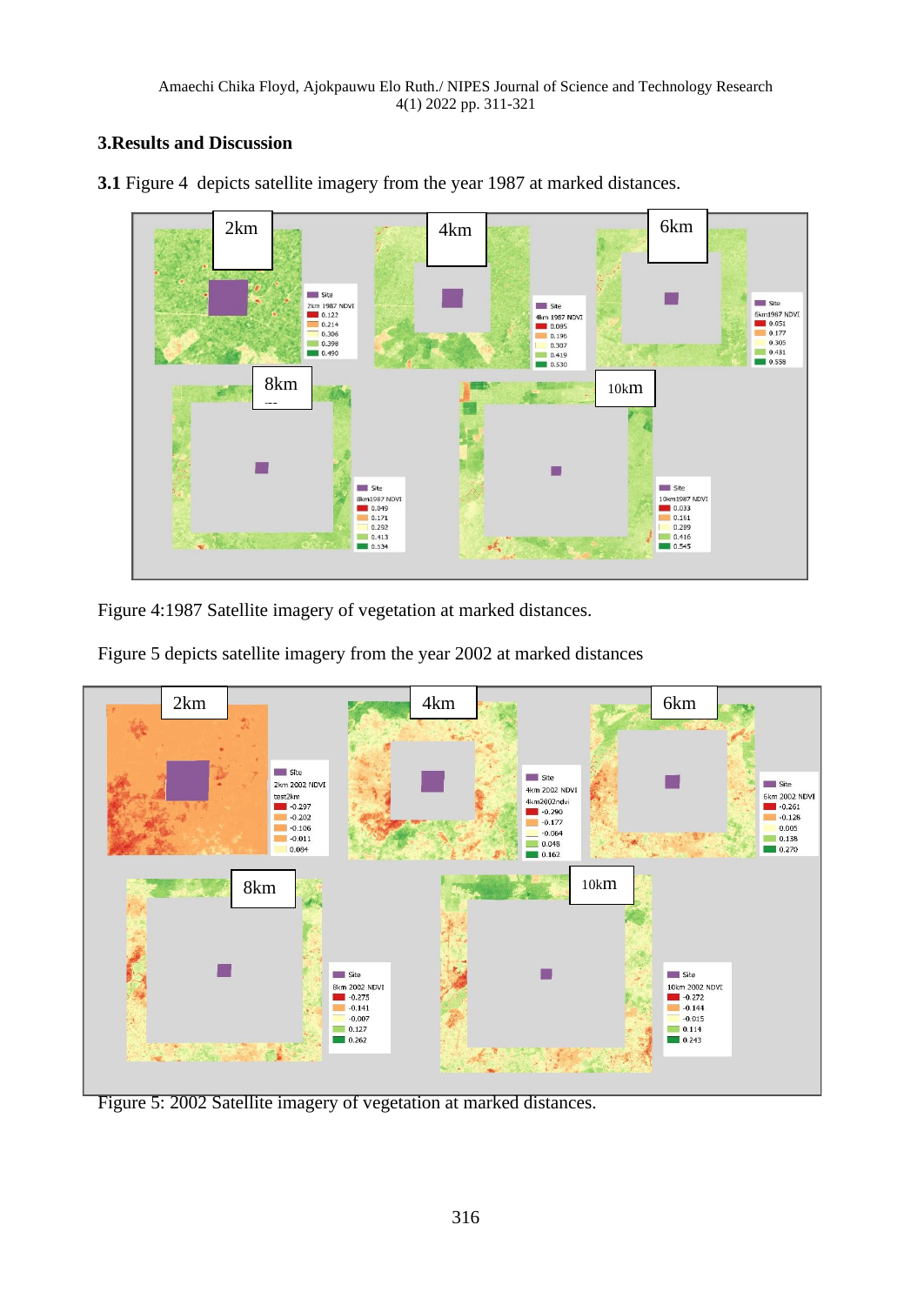

Figure 6 depicts satellite imagery from the year 2019 at marked distances

Figure 6: 2019 Satellite imagery of vegetation at marked distances.

Table 3: A Table showing NDVI values at marked distances for analyzed years

| Year | <b>Distance</b> | Max (NDVI) | Mean<br>(NDVI) | Min<br>(NDVI) | <b>SD</b><br>(NDVI) |
|------|-----------------|------------|----------------|---------------|---------------------|
|      | 2km             | 0.33       | 0.28           | $-0.07$       | 0.04                |
| 2019 | 4km             | 0.39       | 0.33           | $-0.04$       | 0.06                |
|      | 6km             | 0.46       | 0.36           | $-0.04$       | 0.06                |
|      | 8km             | 0.45       | 0.37           | $-0.06$       | 0.06                |
|      | 10km            | 0.50       | 0.37           | $-0.08$       | 0.07                |
| 2002 |                 |            |                |               |                     |
|      | 2km             | 0.08       | 0.02           | $-0.3$        | 0.07                |
|      | 4km             | 0.16       | 0.08           | $-0.29$       | 0.07                |
|      | 6km             | 0.27       | 0.17           | $-0.26$       | 0.08                |
|      | 8km             | 0.26       | 0.18           | $-0.28$       | 0.08                |
|      | 10km            | 0.25       | 0.18           | $-0.27$       | 0.08                |
| 1987 |                 |            |                |               |                     |
|      | 2km             | 0.49       | 0.39           | 0.12          | 0.04                |
|      | 4km             | 0.53       | 0.39           | 0.08          | 0.04                |
|      | 6km             | 0.56       | 0.39           | 0.05          | 0.04                |
|      | 8km             | 0.53       | 0.38           | 0.05          | 0.04                |
|      | 10km            | 0.66       | 0.39           | 0.03          | 0.06                |
|      |                 |            |                |               |                     |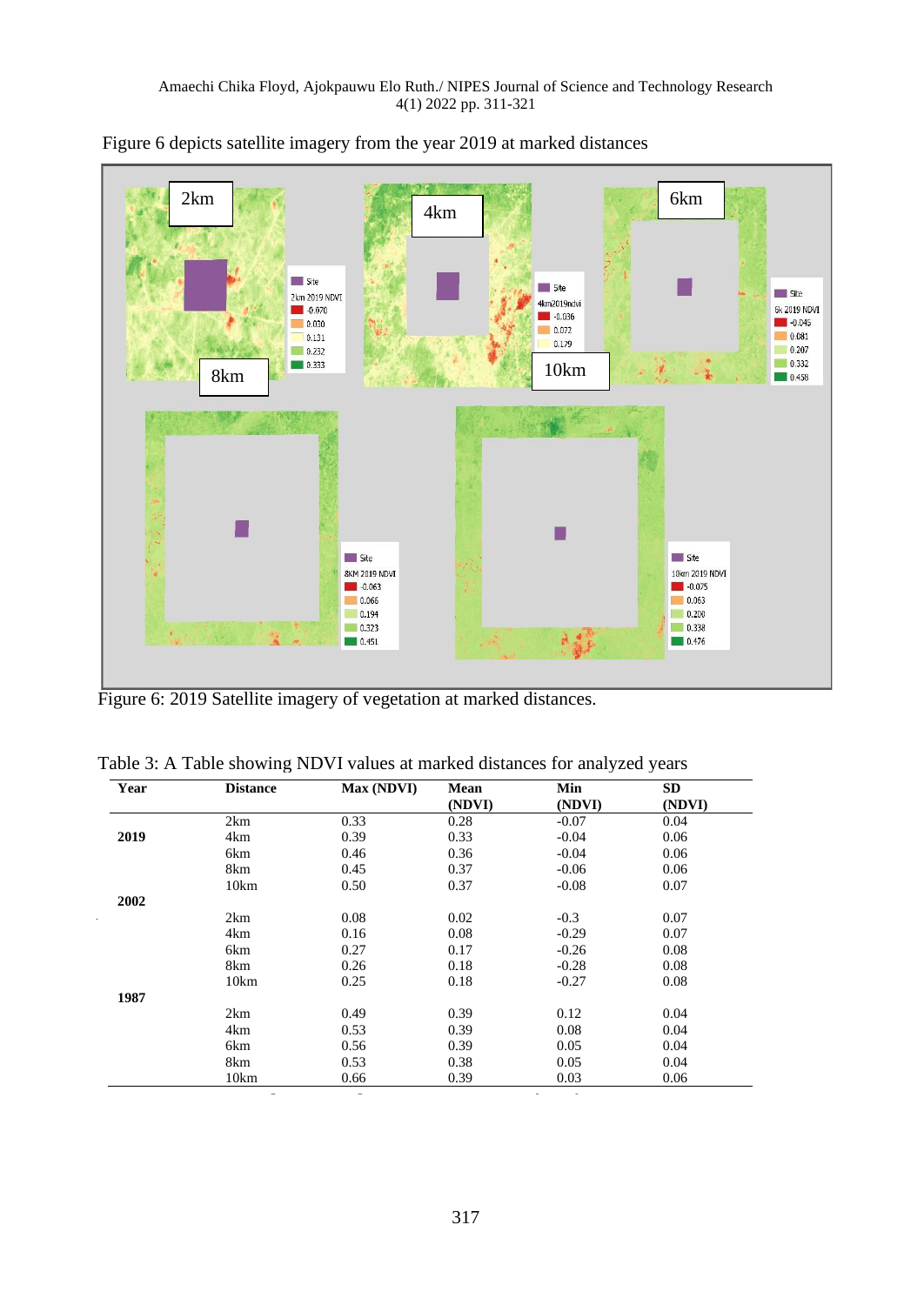Amaechi Chika Floyd, Ajokpauwu Elo Ruth./ NIPES Journal of Science and Technology Research 4(1) 2022 pp. 311-321



Figure 7: A graph showing mean NDVI trend line for 1987



Figure 8: A graph showing mean NDVI trend line for 2002



Figure 9: A graph showing mean NDVI trend line for 2019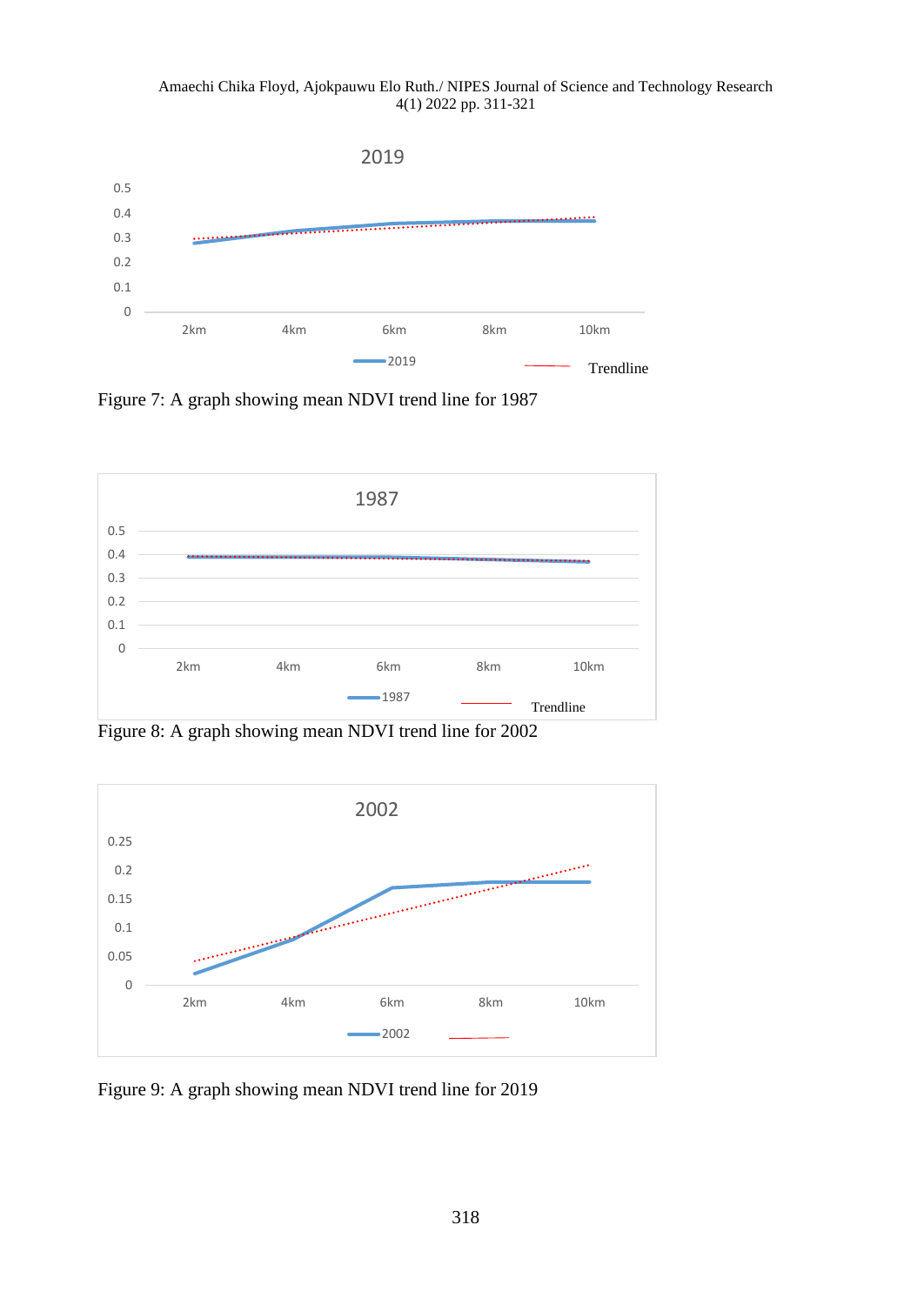The NDVI analysis result for vegetation around Oben gas flow show changes in vegetation index across the analyzed years (1987, 2002, and 2019). According to the Figure 4, the vegetation health around the gas stack in 1987 had the highest maximum value and highest mean value. After fifteen years of operation, the NDVI maximum value decrease rapidly from 0.66 to 0.27 and increased to 0.5 in 2019. This was also evident in the mean values. The decrease in the temporal assessment from 1987 to 2002 might be attributed to effect of gas flaring on the vegetation around the gas stack. The NDVI spatial assessment across the analyzed years from 2km to 10km from the gas stack shows gradual increase from the gas stack. This also proves that there is a detrimental effect of gas flaring on vegetation around the gas stack. According to [17], retardation of vegetation and crop around gas stacks can be attributed to atmospheric contaminates like oxides of nitrogen, carbon and sulphur, particulate matter, hydrocarbon and ash. The study also suggested that the effect of heating and soil contamination plays a major role in the reduction of vegetation health around the gas stack. In correlation to [17] with the result of this study, there is a spatial gradient in the effect of gas flares on the vegetation around the gas stack. [18] reported that the major contributing factor of acid rain in the Niger Delta region of Nigeria is gas flaring and this have a detrimental effect on vegetation and soil fertility. In 2002, there was a massive decline in the NDVI values across all analyzed distances followed by an increase in 2019. This result can be attributed to the increase in average temperature from 27.02<sup>0</sup>c in 1991 to 28.3<sup>0</sup>c in 1997 and then back to 27.4<sup>0</sup>c in 2002 as reported by [19]. According to [20] there is a correlation between temperature and vegetation health as vegetation will decline under rainfall and increasing temperature. Nigeria remains Africa's largest gas energy producer, possessed the second highest gas flaring rate in the world in 2011, and dropped to the seventh highest rate between 2013 and 2015 [21]. The decrease in production from 2013 can also attributed to the slight increase in NDVI maximum and mean values in 2019. About 1.4 billion cubic feet of gas is flared into Niger Delta atmosphere daily. The sanction of flaring associated gas has increased from US\$0.07 fine per 1000 cubic feet of gas flared in 1998 to US\$3.50 in 2008 [22]. This increase in punishment fee has reduced the volume of gas flared which has directly impacted vegetation health. This research has shown that gas flaring has serious effect on vegetation over time, from Table 2, we can observe from the spatio-temporal assessment, 1987 at 2km the NDVI max was 0.49 and 0.66 at 10km, vegetation health was very poor in 2002 but increased slightly in 2019 but even with the increase, NDVI max at 10km was 0.50, so to get NDVI value of 1987 at 2km in 2019, we had to move farther away from the gas stack. This might be attributed to decrease in chlorophyll content of vegetation in area of gas flare [22]. The decrease in chlorophyll in plants near flares is as a result of heat. Heat is known to decrease chlorophyll [23], gas flares affect the accumulation of chlorophyll, photo chlorophyll and the rate of conversion of the latter to chlorophyll in leaves. Deformations by lesions and color variegation are often expressed symptoms of reduced chlorophyll accumulations in plants.

#### 4. **Conclusion**

This research has explored the capabilities of GIS in environmental assessment of changes through time. It investigated the high spatial resolution of the Landsat data in identifying vegetation cover types as early as 1987, to fully estimate amount of changes that have occurred over time as a result of gas flaring. The NDVI data clearly showed the study area had rich vegetation before the flaring of gas by the flow station. But during this research data of same study area, vast changes were observed overtime. This lead to result from research revealing a rapid decline in the vegetation. Results further demonstrated that gas flaring is a major factor responsible for such decline in the rich vegetation of the study area. Variations in percentage decline of green vegetation from results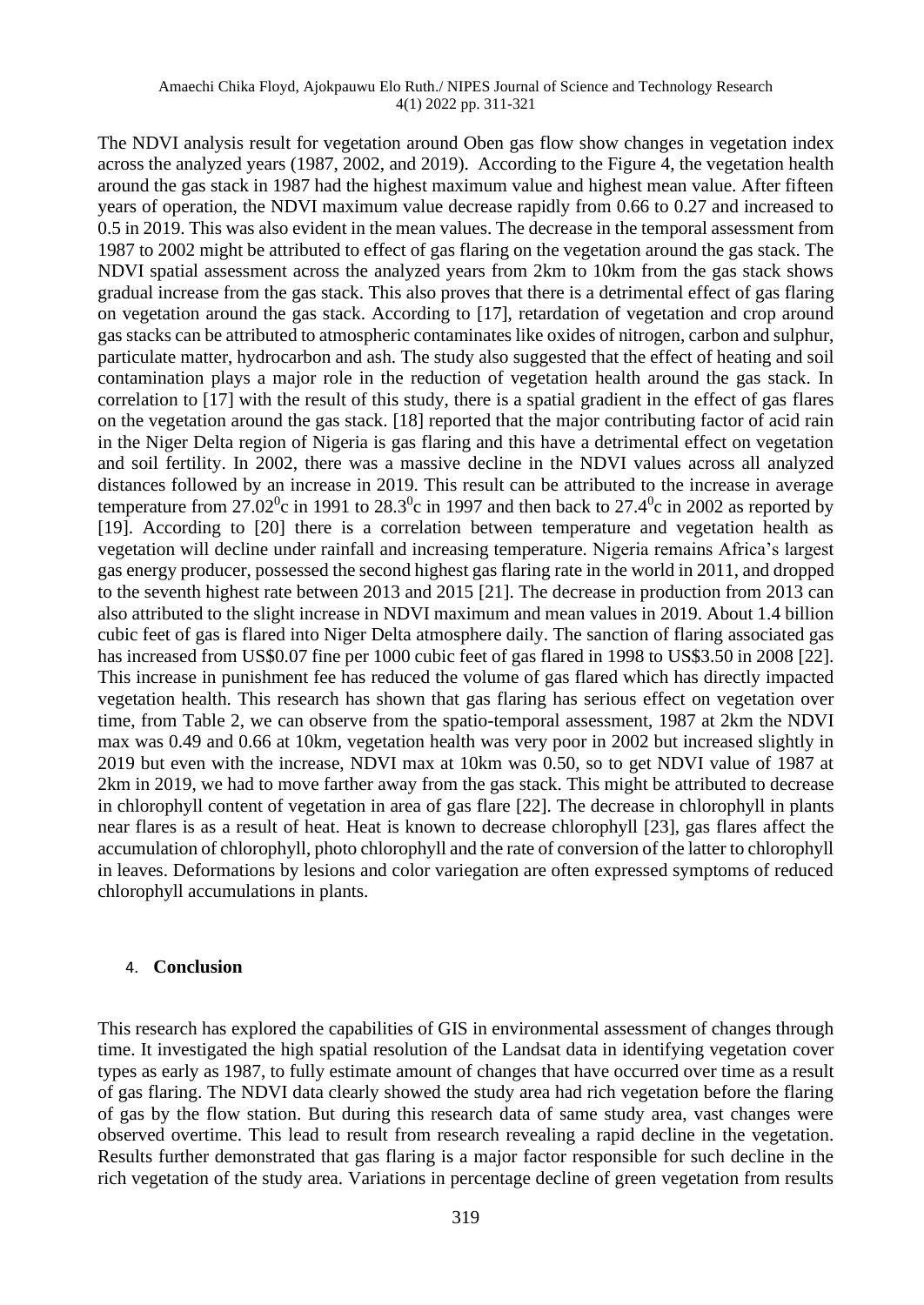suggested that other factors like time of commissioning of gas flaring sites and volume of gas flared can determine the magnitude of gas flaring impacts. Although there was a considerable increase in the NDVI value between 2002 and 2019 due to reduction in gas flared and climatic conditions. Furthermore, it can be confirmed from the results of the study that gas flaring significantly contributed to the loss of the rich natural forest of the study area, it is highly recommended that the Nigerian Government should:

- $\triangleright$  Set up laws or polices coercing multi-national oil companies to divulge information on its oil and gas exploration activities to the general public especially to stakeholders and local indigenes directly affected by their activities.
- $\triangleright$  Provide adequate funding to scientific research on gas flaring, to fully assess it impacts on vegetation, biodiversity and the entire ecosystem, and develop ways of mitigation.
- $\triangleright$  Train its workers especially those saddle with the responsibility of policy implementation on environmental management systems.
- ➢ Associated gas utilization as it will contribute significantly to the economy of Nigeria in general [24].
- ➢ From this study, it shows that NDVI average value at 2km for 1987 was 0.39 but at 10km for 2002 was 0.18. This study further recommends that human settlement should be beyond 10km from the gas flare stack and further research should be done to determine the recommended safe human settlement distance from the gas stack.

With the implementation of the above recommendations, more detailed research studies would be carried out which could assist in formulating more appropriate policies and developmental strategies for the region [25].

### **References**

- [1] Amorin, R. and Broni-Bediako, E. (2013). Major challenges in Ghana's oil and gas discovery: Is Ghana ready? ARPN Journal of Science and Technology, **3**(1): 21 - 25.
- [2] World Bank Group (2004). Global Gas Flaring Reduction: A Public Private Partnership. Volume 2. World Bank: Washington DC, USA. 116p.
- [3] IRIN (2015). Nigeria: Gas flares still a burning issue in the Niger Delta. Available online at http://www.irinnews.org/report/95034/nigeria-gas-flares-still-a-burning-issue-in-the-niger-delta. Accessed March 20<sup>th</sup>, 2021.
- [4] Ndubuisi, F. and Olaode, F. (2015). Nigeria Yet to Endorse New Global Initiative to End Gas Flaring by 2030. Available online at http://www.thisdaylive.com/articles/nigeria-yet-to-endorse-new-global-initiative-to-endgas-flaring-by-2030/207198/. Accessed February 28<sup>th</sup>, 2021.
- [5] National Energy Policy. (2003). Energy Commission of Nigeria. The Presidency; Federal Republic of Nigeria
- [6] Ibitoye, F. I. (2014). Ending natural gas flaring in Nigeria's oil fields. Journal of Sustainable Development, **7**(3): 13 - 22.
- [7] Boxall, P. C., Chan, W. H. and McMillan, M. L. (2005). The impact of oil and natural gas facilities on rural residential property values: A spatial hedonic analysis. Resource and Energy Economics, **27**(3): 248 - 269.
- [8] Akpomuvie, O. and Orhioghene, B. (2011). Tragedy of commons: analysis of oil spillage, gas flaring and sustainable development of the Niger Delta of Nigeria. Journal of Sustainable Development, **2**: 200 - 210.
- [9] Odjugo, P. A. and Osemwenkhae, E. J. (2009). Natural gas flaring affects microclimate and reduces maize (zea mays) yield. Internationl Journal of Agriculture and Biology, **11**(4): 408 – 412.
- [10]Twumasi, Y. A., and Merem, E. C. (2006). GIS and remote sensing applications in the assessment of change within a coastal environment in the Niger Delta region of Nigeria. International journal of environmental research and public health, **3**(1): 98-106.
- [11]Lu, D., Mausel, P., Brondizio, E. and Moran, E. (2004). Change detection techniques, International Journal of Remote Sensing, **25**(12): 2365 - 2401.